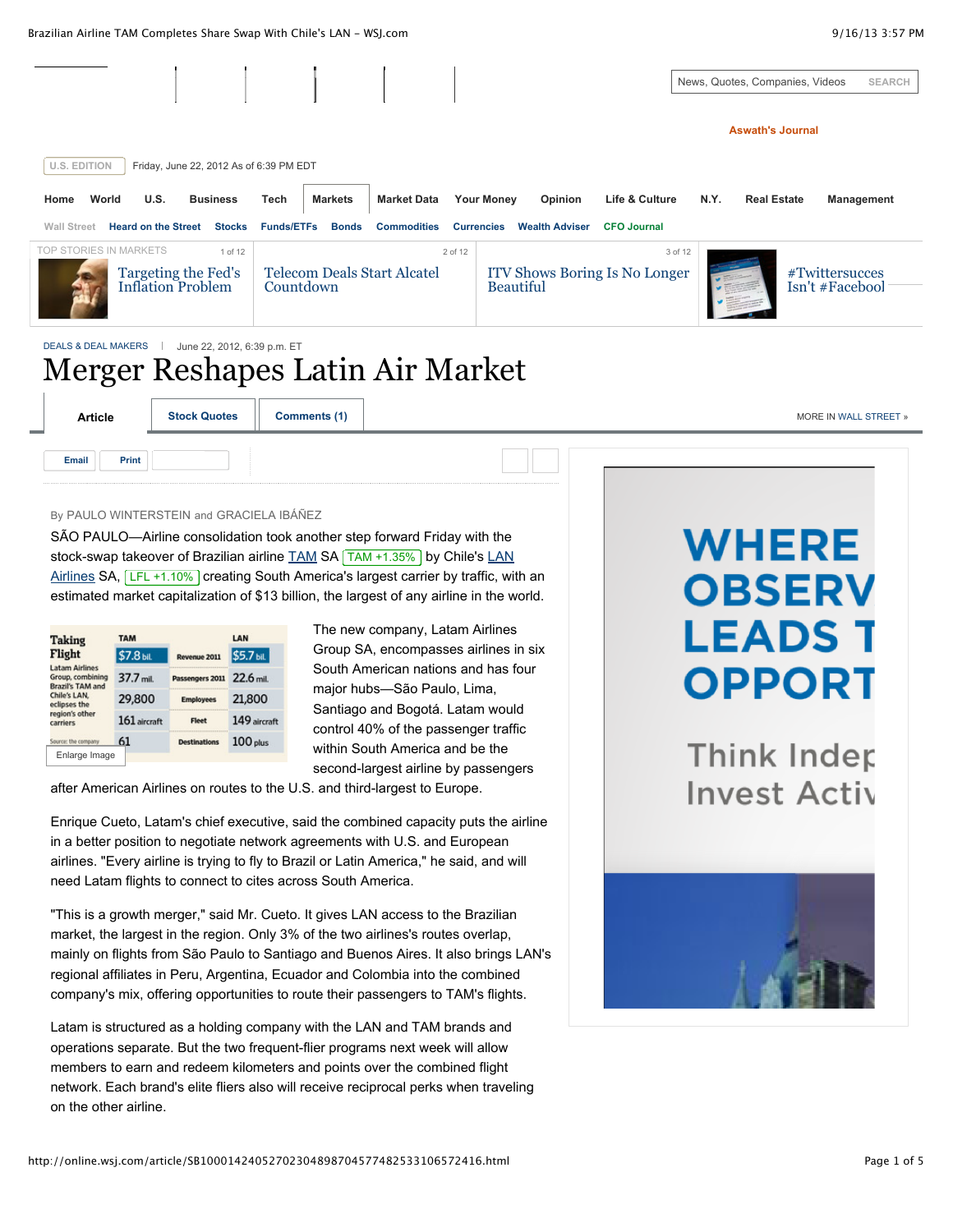The \$2.7 billion transaction underwent extended antitrust scrutiny and a drawn-out share exchange that gave TAM holders 0.9 shares of LAN stock for each one of their shares. About 50% of the shares are held by the public and the rest by four major investors. Mr. Cueto's family, the majority holders in LAN, will roughly own a 25% stake in the new company.

The company expects to collect between \$600 million and \$700 million a year in cost savings and additional revenue by the merger's fourth year. Cost savings from joint purchases and other economies of scale would provide about 40% of the total and improved revenue the rest.

According to Standard & Poor's, Latam's market value would exceed all other airlines. On Friday, Air China Ltd. was the top airline by market capitalization, at \$10.7 billion, followed by Delta Air Lines Inc. at \$9.4 billion, Singapore Airlines Ltd. at \$9.3 billion and United Continental Holdings Inc. at \$8 billion. Both Delta and United are products of recent domestic mergers, reflecting industry consolidation as airlines build larger route networks and seek efficiencies to offset high fuel prices.

The merger has implications for global airline alliances. AviancaTaca Holdings SA, a Colombian-Salvadoran airline, said this week that it will join the Star Alliance, a global airline marketing group anchored by [United Continental Holdings I](http://online.wsj.com/public/quotes/main.html?type=djn&symbol=UAL)nc. UAL [+1.41%](http://online.wsj.com/public/quotes/main.html?type=djn&symbol=UAL?mod=inlineTicker) and [Deutsche Lufthansa](http://online.wsj.com/public/quotes/main.html?type=djn&symbol=dlaky) DLAKY [+0.87%](http://online.wsj.com/public/quotes/main.html?type=djn&symbol=DLAKY?mod=inlineTicker) AG. Chilean antitrust authorities ruled in the LAN-TAM merger that the combined company couldn't join the same alliance as AviancaTaca.

LAN is a member of Oneworld, a group that includes  $\triangle MR$  Corp.'s  $\triangle AMRQ + 2.42\%$ American Airlines and British Airways and Spain's Iberia. Latam was expected to move TAM into Oneworld. Mr. Cueto said on Friday that a final decision hasn't been make.

"We need very strong partners in the U.S. and Europe. We will negotiate to get the best deal. If they are in the same alliance, bingo, easy decision for us." If not, "we have to think about what is best for us." He said it isn't a foregone conclusion that Latam will stay in Oneworld and said there are several options.

Latam's shares will begin trading Wednesday on the Santiago Stock Exchange, the São Paulo Exchange and the New York Stock Exchange. TAM shares will be delisted in Brazil and the U.S. On the Santiago Stock Exchange, LAN shares fell 1.1% to close at 13,489 Chilean pesos (\$26.83) on Friday while the select IPSA stock index ended 0.06% lower.

—Susan Carey contributed to this article.

**Write to** Paulo Winterstein at [paulo.winterstein@dowjones.com](mailto:paulo.winterstein@dowjones.com)



# THE NEW PORTFOLIO TOOL ON WSJ.COM: THE ULTIMATE INVESTMENT TRACKER<br>AVAILABLE EXCLUSIVELY FOR SUBSCRIBERS

**LEARN MORE** 



**[GO TO FULL MARKETS STREAM »](http://stream.wsj.com/story/markets/SS-2-5/)**

**[FOLLOW MARKETS PULSE ON THE GO](http://stream.wsj.com/story/markets/SS-2-5/) WSJ.com/marketspulse on your smartphone or tablet**

# **Don't Miss**







[\[?\]](http://online.wsj.com/article/SB10001424052702304898704577482533106572416.html#)

**Top Five Cars at the Frankfurt Motor Show**

**J.C. Penney Takes Poison Pill**

**Shark Eats Shark in Wild New Photo**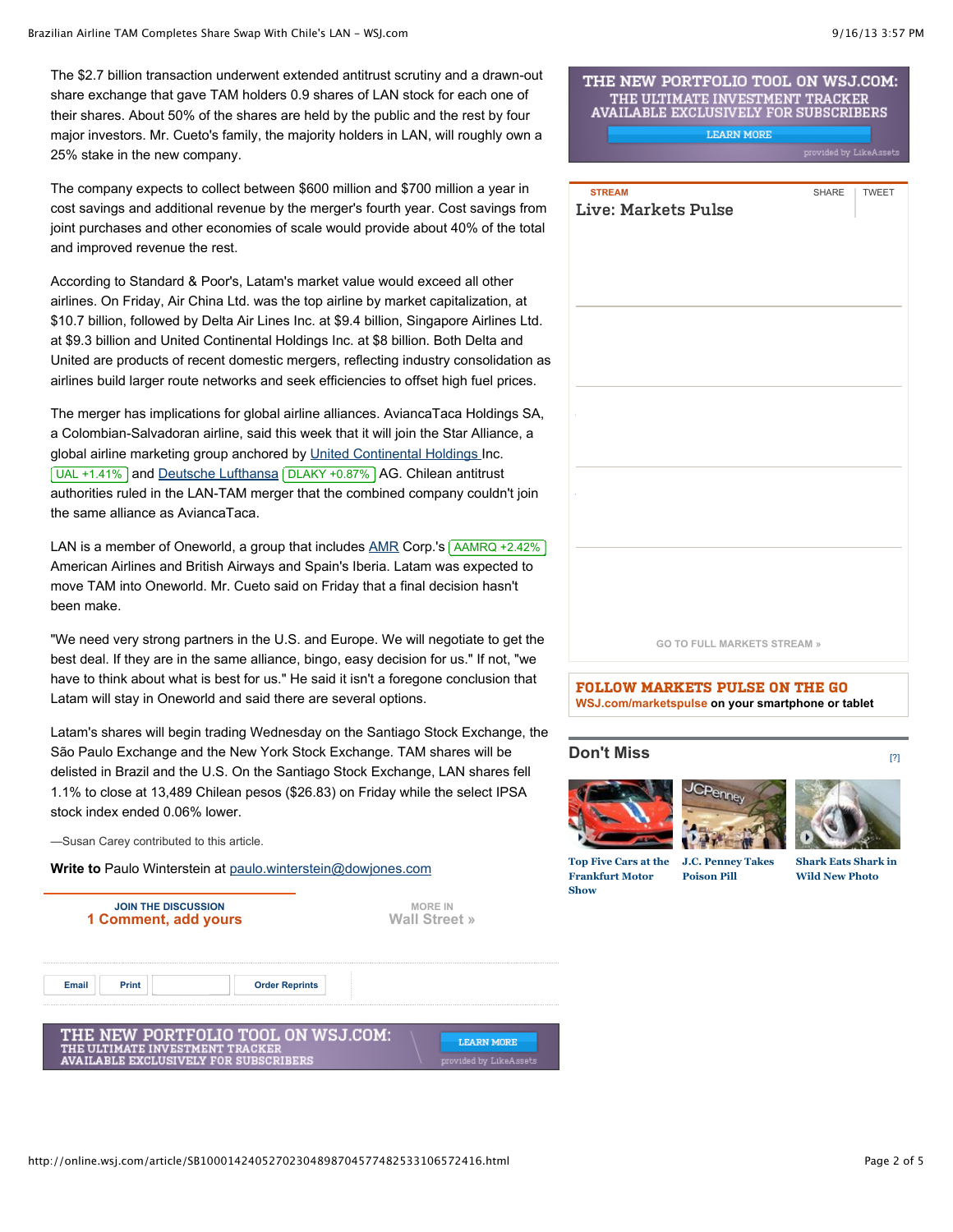#### Brazilian Airline TAM Completes Share Swap With Chile's LAN - WSJ.com **1999 18:57 PM** 9/16/13 3:57 PM

[What's This?](http://online.wsj.com/article/SB10001424052702304898704577482533106572416.html#)

#### **[Mortgage Rates Hit 2.87%](http://924661.r.msn.com/?ld=7vlPxywUayELXO1o0O2jtdMjVUCUxuDvAnPtY_0TgtsqzVDj-W-LNvDzq8fksiYvb2ewT1-uJnqCMsEkyBIzO3gW8MQpR_Yh7bbXTmWNIAOqGZMAWuyZUx0IgBLzXVXYjAReU2_A&u=https%3a%2f%2fwww.lowermybills.com%2flending%2fhome-refinance%2f%3fmoid%3d37624%26sourceid%3dseomsnconlre092910bf2223)**

[White House Program Cuts Up to \\$1k off Monthly Payments! \(3.12% APR\)](http://924661.r.msn.com/?ld=7vlPxywUayELXO1o0O2jtdMjVUCUxuDvAnPtY_0TgtsqzVDj-W-LNvDzq8fksiYvb2ewT1-uJnqCMsEkyBIzO3gW8MQpR_Yh7bbXTmWNIAOqGZMAWuyZUx0IgBLzXVXYjAReU2_A&u=https%3a%2f%2fwww.lowermybills.com%2flending%2fhome-refinance%2f%3fmoid%3d37624%26sourceid%3dseomsnconlre092910bf2223) [www.SeeRefinanceRates.com](http://924661.r.msn.com/?ld=7vlPxywUayELXO1o0O2jtdMjVUCUxuDvAnPtY_0TgtsqzVDj-W-LNvDzq8fksiYvb2ewT1-uJnqCMsEkyBIzO3gW8MQpR_Yh7bbXTmWNIAOqGZMAWuyZUx0IgBLzXVXYjAReU2_A&u=https%3a%2f%2fwww.lowermybills.com%2flending%2fhome-refinance%2f%3fmoid%3d37624%26sourceid%3dseomsnconlre092910bf2223)

#### **[Warren Buffett Confesses](http://789677.r.msn.com/?ld=7v__X8WmjbVCDyc9pnqQ6-9TVUCUzCcUbzRmGb9xkNNBH74KAZcji6Zj_wNZhu8xdyQJATYvhviMIzQV3VrHPfLVl3kEOQ4-lC5GJ0phtMIz8Z4yWi7nBEYNj5rZu7S-r-sJEKWw&u=www.markettrendsignal.com%2fsecure%2frc3.php%3fa%3dC-MSNBUFF%26p%3dMTS)**

[Warren Buffetts Shocking Confession Will Change your Investing Strategy](http://789677.r.msn.com/?ld=7v__X8WmjbVCDyc9pnqQ6-9TVUCUzCcUbzRmGb9xkNNBH74KAZcji6Zj_wNZhu8xdyQJATYvhviMIzQV3VrHPfLVl3kEOQ4-lC5GJ0phtMIz8Z4yWi7nBEYNj5rZu7S-r-sJEKWw&u=www.markettrendsignal.com%2fsecure%2frc3.php%3fa%3dC-MSNBUFF%26p%3dMTS) [www.MarketTrendSignal.com](http://789677.r.msn.com/?ld=7v__X8WmjbVCDyc9pnqQ6-9TVUCUzCcUbzRmGb9xkNNBH74KAZcji6Zj_wNZhu8xdyQJATYvhviMIzQV3VrHPfLVl3kEOQ4-lC5GJ0phtMIz8Z4yWi7nBEYNj5rZu7S-r-sJEKWw&u=www.markettrendsignal.com%2fsecure%2frc3.php%3fa%3dC-MSNBUFF%26p%3dMTS)

**[Visit The Store!](http://2317976.r.msn.com/?ld=7vNCPWqSRwb7G-GLShVLap7jVUCUyLXRR0JiNxyJVfLquyUS5x_b543JYqPq_TWZ37T7fR38aPUitMArhFStt8ok_nxklM4uFlzMCPwEfFCNWaPCxtTx-Tz50ixZych3Ce4Xj2qQ&u=www.stillwild.co)** [Buy Something or Donate To A Charity!](http://2317976.r.msn.com/?ld=7vNCPWqSRwb7G-GLShVLap7jVUCUyLXRR0JiNxyJVfLquyUS5x_b543JYqPq_TWZ37T7fR38aPUitMArhFStt8ok_nxklM4uFlzMCPwEfFCNWaPCxtTx-Tz50ixZych3Ce4Xj2qQ&u=www.stillwild.co) [www.stillwild.co](http://2317976.r.msn.com/?ld=7vNCPWqSRwb7G-GLShVLap7jVUCUyLXRR0JiNxyJVfLquyUS5x_b543JYqPq_TWZ37T7fR38aPUitMArhFStt8ok_nxklM4uFlzMCPwEfFCNWaPCxtTx-Tz50ixZych3Ce4Xj2qQ&u=www.stillwild.co)

#### **[The End Of Obama?](http://468140.r.msn.com/?ld=7vBzLADeB_auf31ol1zKxuvjVUCUw8T1-9rRAhKyoh75XX3MgZcZwur3tp-zEyzXUCj_9gEiFKZvXZbzKFouuEQ0cpCQ7PE0UUpG_NobpnmjUKLSAA0phpnHEN8LKxK2bFxxFEIA&u=mediaforceltd.go2jump.org%2faff_c%3foffer_id%3d195%26aff_id%3d1084%26url_id%3d149%26aff_sub%3demes1)**

[This looming scandal could ruin the 44th President and disrupt the...](http://468140.r.msn.com/?ld=7vBzLADeB_auf31ol1zKxuvjVUCUw8T1-9rRAhKyoh75XX3MgZcZwur3tp-zEyzXUCj_9gEiFKZvXZbzKFouuEQ0cpCQ7PE0UUpG_NobpnmjUKLSAA0phpnHEN8LKxK2bFxxFEIA&u=mediaforceltd.go2jump.org%2faff_c%3foffer_id%3d195%26aff_id%3d1084%26url_id%3d149%26aff_sub%3demes1) [StansberryResearch.com](http://468140.r.msn.com/?ld=7vBzLADeB_auf31ol1zKxuvjVUCUw8T1-9rRAhKyoh75XX3MgZcZwur3tp-zEyzXUCj_9gEiFKZvXZbzKFouuEQ0cpCQ7PE0UUpG_NobpnmjUKLSAA0phpnHEN8LKxK2bFxxFEIA&u=mediaforceltd.go2jump.org%2faff_c%3foffer_id%3d195%26aff_id%3d1084%26url_id%3d149%26aff_sub%3demes1)

# **Don't Miss**



**Federal Reserve Candidates Worth Millions**



**Five Things Your Personal Trainer Won't Tell You**



**Have More Sex, Make More Money**

**Sex Drive-In Opens for Business in Switzerland**

### **DJ Industrial Average [SEE FULL INTERACTIVE CHART](http://online.wsj.com/mdc/public/npage/2_3051.html?mod=2_3002&sid=1643&page=us)**



# **More in Wall Street**

[Summers Withdraws Name for Fed Job](http://online.wsj.com/article/SB10001424127887323981304579077442028100408.html?mod=WSJ_article_MoreIn_WallStreet)

[U.K. Begins Lloyds Sale](http://online.wsj.com/article/SB10001424127887324665604579079143577486448.html?mod=WSJ_article_MoreIn_WallStreet)

**Popular Now**

[Barclays Faces Fine Over Qatar](http://online.wsj.com/article/SB10001424127887324665604579078823232412570.html?mod=WSJ_article_MoreIn_WallStreet)

[New Hope for Financial Stocks](http://online.wsj.com/article/SB10001424127887323342404579076962050541066.html?mod=WSJ_article_MoreIn_WallStreet)

[Goldman Raises Estimate of Capital Levels In a Downturn](http://online.wsj.com/article/SB10001424127887323527004579079162547479966.html?mod=WSJ_article_MoreIn_WallStreet) Scenario

## **You Might Like**

If there was doubt that fashion has [Americana fever, Rodarte's honky-tonk look](http://online.wsj.com/article/SB10001424052702304898704577482533106572416.html#) settled the question.

George Clooney and Sandra Bullock lost in [space, Tom Hanks lost at sea: The fall movies](http://online.wsj.com/article/SB10001424127887323906804579037261300282586.html) are coming

[Men convicted of rape in India claim another](http://online.wsj.com/article/SB10001424127887324094704579068680738531984.html) [set of victims: Their relatives](http://online.wsj.com/article/SB10001424052702304898704577482533106572416.html#)

[After 21-year-old intern's death, BofA will](http://online.wsj.com/article/SB20001424127887324619504579030781754448714.html) examine internship program

[Does China's credit signal a coming crisis?](http://online.wsj.com/article/SB10001424127887323893004579059053101499812.html)

# **[Add a Comment](http://online.wsj.com/article/SB10001424052702304898704577482533106572416.html#) Add a Comment** *COMMUNITY*

[View All Comments \(1\)](javascript://)

**Content from our Sponsors** [What's this?](http://online.wsj.com/article/SB10001424052702304898704577482533106572416.html#)

[You Have Enough Money to Retire. Now](http://blog.citigroup.com/2012/10/you-have-enough-money-to-retire-now-what.shtml) What? (Citi Blog)

[Techs Rally, But Apple Slides On China News](http://www.foxbusiness.com/markets/2013/09/16/techs-rally-but-apple-slides-on-china-news/) (Fox Business)

[How Most People Miss Their Chance to Be](http://moneyning.com/investing/how-most-people-miss-their-chance-to-be-wealthy/) Wealthy (Moneyning.com)

[Gimme Shelter: Wall Street Braces for Next](http://www.cio.com/article/738457/Gimme_Shelter_Wall_Street_Braces_for_Next_Superstorm) Superstorm (CIO)

[The Myth of Being 'Rich' at \\$250,000 a Year](http://www.thefiscaltimes.com/Articles/2012/11/29/The-Myth-of-Being-Rich-at-250000-a-Year) (The Fiscal Times)



■ Track replies to my comment All comments will display your real name. Start typing your comments here...



**[Opinion: Norman](http://online.wsj.com/article/SB10001424127887323595004579062811443943666.html?mod=trending_now_5) Podhoretz: Obama's Successful Foreign…**

5

**[Show 5 More](http://online.wsj.com/article/SB10001424052702304898704577482533106572416.html#)**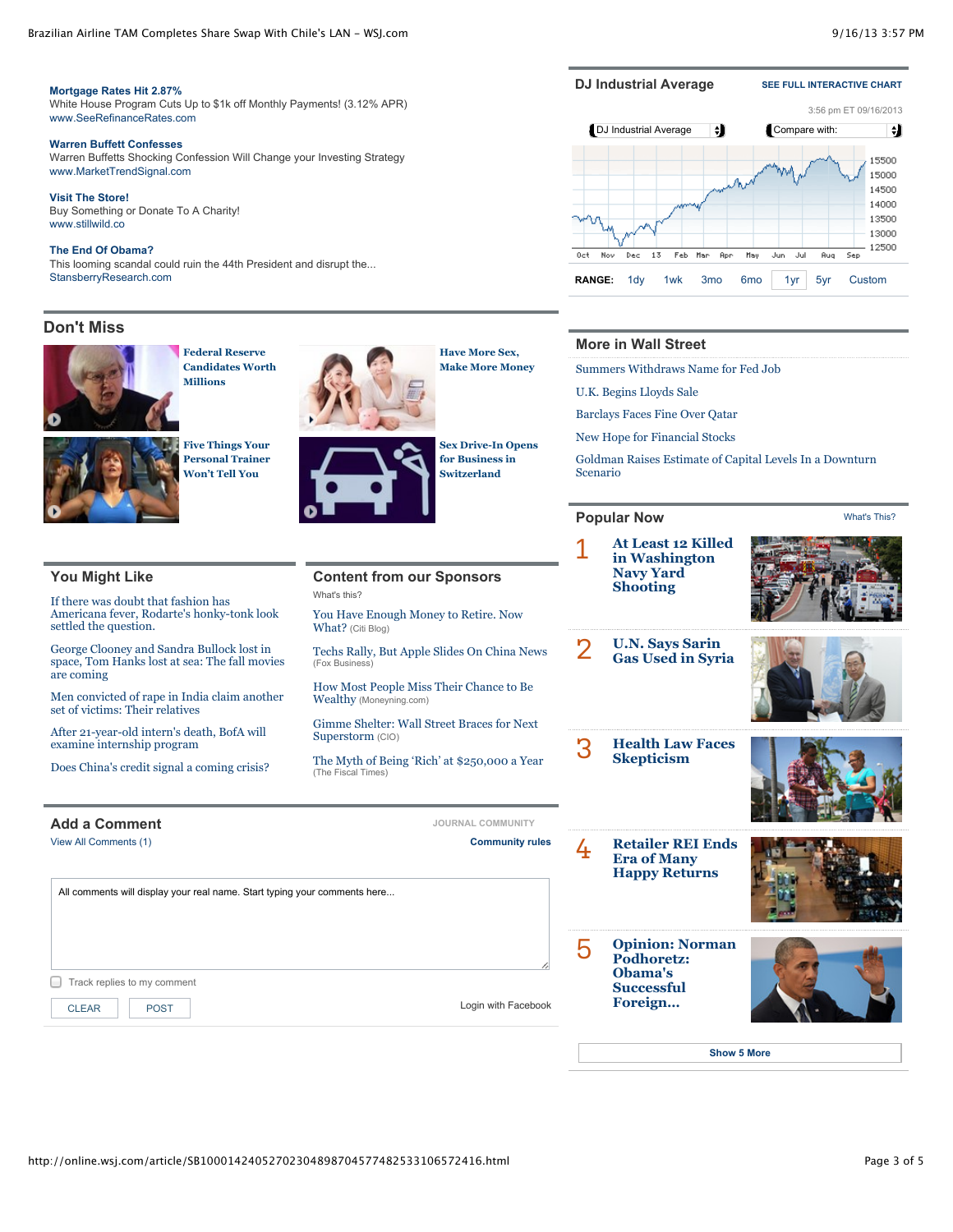

# **Content from our Sponsors [\[?\]](http://online.wsj.com/article/SB10001424052702304898704577482533106572416.html#)**

EUROMONEY **Bank of the Year: How Wells Fargo conquered America**



**It's Time To Roll Over Your Old 401k, and Here's Why**





FREE MONEY BLOG **10 Ways to Make Easy Money Online**

**Editors' Picks**



**[The Best College for](http://on.wsj.com/150yjYd?mod=WSJ_article_EditorsPicks) Every Major**



**[Delicate Task to Salvage](http://on.wsj.com/150k0CR?mod=WSJ_article_EditorsPicks) Costa Concordia Begins**



**[New Focus on Deadly](http://on.wsj.com/150xu1m?mod=WSJ_article_EditorsPicks) Risk in High School, College Sports**



**[Obama Speaks on](http://on.wsj.com/1eVVOZE?mod=WSJ_article_EditorsPicks) Financial Crisis Anniversary**



**[Rubble and Ruins in](http://on.wsj.com/14YsPx2?mod=WSJ_article_EditorsPicks) Homs, Syria**

**Back to Top**

**Customer Service [Customer Center](http://help.wsj.com/customer-service/?mod=WSJ_footer) [New! Live Help](http://online.wsj.com/article/SB10001424052702304898704577482533106572416.html#) [Contact Us](https://customercenter.wsj.com/view/contactus.html?mod=WSJ_footer)**

**Policy [Privacy Policy](http://online.wsj.com/public/page/privacy-policy.html?mod=WSJ_footer) [Data Policy](http://online.wsj.com/public/page/data-policy.html?mod=WSJ_footer) [Copyright Policy](http://online.wsj.com/public/page/copyright_policy.html?mod=WSJ_footer)**

**Advertise [Advertise](http://www.wsjdigital.com/?mod=WSJ_footer) [Place a Classified Ad](http://classifieds.wsj.com/?mod=WSJ_footer) [Sell Your Home](https://classifieds.wsj.com/ad/Residential-Real-Estate-Ads?mod=WSJ_footer)**

Wa[ll Stree](http://www.facebook.com/wsj)t [Journa](http://twitter.com/WSJ)l FacebookT[witter](http://www.linkedin.com/today/online.wsj.com) Li[nkedIn](https://foursquare.com/wsj)F[ourSqu](https://plus.google.com/117720626238470886461/posts)are [Go](http://online.wsj.com/article/SB10001424052702304898704577482533106572416.html#top)[ogle](http://www.youtube.com/user/WSJDigitalNetwork)[+Yo](http://online.wsj.com/article/SB10001424052702304898704577482533106572416.html#top)[uTub](http://online.wsj.com/public/page/podcast.html?mod=WSJ_footer)[ePo](http://online.wsj.com/article/SB10001424052702304898704577482533106572416.html#top)[dcas](http://online.wsj.com/public/page/rss_news_and_feeds.html?mod=WSJ_footer)[tsRS](http://online.wsj.com/article/SB10001424052702304898704577482533106572416.html#top)[S Feed](http://itunes.apple.com/us/app/the-wall-street-journal./id364387007?mt=8) AppStore

**Tools & Features [Apps](http://online.wsj.com/public/page/designtech-wsjModuleHome.html?mod=WSJ_footer) [Newsletters and Alerts](http://online.wsj.com/public/page/email-setup.html?mod=WSJ_footer) [Graphics & Photos](http://online.wsj.com/public/page/news-interactive-features-trends.html?mod=WSJ_footer)**

**More [Reprints](http://www.djreprints.com/?mod=WSJ_footer) [Content Partnerships](http://wsj.com/partner/?mod=WSJ_footer) [Conferences](http://online.wsj.com/conferences?mod=WSJ_footer)**